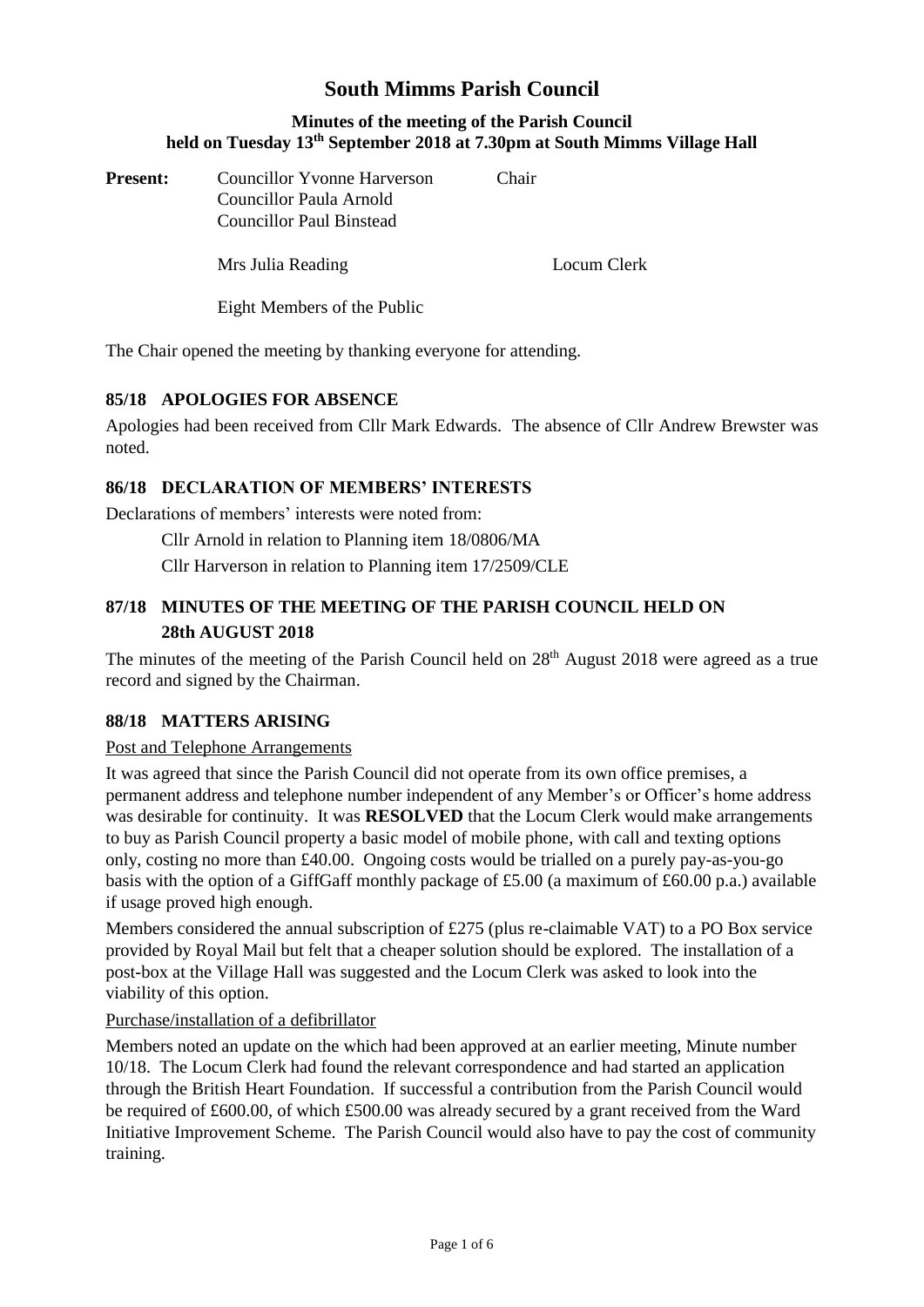Community Infrastructure Levy funds

The Chair confirmed that guidelines in relation to the distribution of the Community Infrastructure Levy (CIL) funds to parish and town councils had been received and the Locum Clerk would distribute these to all Members.

Any other matters arising not covered by this agenda

None.

## **89/18 UPDATED BUDGET SCHEDULE 2018/19**

A revised Budget document was received and noted. This had been prepared by the Locum Clerk to take into account the changed circumstances after the resignation and departure of the former Parish Clerk.

## **90/18 GRANT APPLICTIONS**

**RESOLVED** that an application from the Manager of the White Hart public house for provision of the annual Christmas Lunch for senior citizens be approved for payment of a grant in the sum of £300.00, and that this payment be included in the Schedule of Payments to be considered in Minute 91/18 below.

## **91/18 SCHEDULE OF PAYMENTS**

**RESOLVED** that the following payments be approved:

| <b>Item</b>                     | Payee            | <b>Amount</b> Cheque |        | <b>Dated</b> |
|---------------------------------|------------------|----------------------|--------|--------------|
| Annual insurance premium        | Zurich Municipal | £288.87              | 000292 | 13/09/2018   |
| Locum clerk, part Sept expenses | Mrs J Reading    | £17.51               | 000293 | 13/09/2018   |
| Locum clerk, part Sept salary   | Mrs J Reading    | £255.00              | 000294 | 13/09/2018   |
| Grant payment re Minute 90/18   | J Hunnisett      | £300.00              | 000295 | 13/09/2018   |

## **92/18 SCHEDULE OF PLANNING APPLICATIONS**

Details of the following planning applications had been taken from Hertsmere Borough Council's website planning pages up to 12 September 2018:

## 1. Decisions awaited

**18/1655/FUL, The Shire London St Albans Road Barnet Hertfordshire EN5 4RE,** Erection of new green keepers building, *Awaiting decision, Validated: 17 August 18.* **No comment.**

**18/0750/FUL, A1 Shooting Ground Barnet By-pass Road Borehamwood Hertfordshire EN5 3GZ,** Demolition of existing buildings with the shooting ground and erection of hall of remembrance, new access ways, improved access from A1, new access across land at golf driving range, lawn graves areas and car parking for 30 cars for a change of use from shooting ground/driving range to burial ground., *Awaiting decision, Validated: 11 May 18.* **No comment.**

## 2. Decisions published

**18/0646/FUL, Arlingham House St Albans Road South Mimms Hertfordshire EN6 3PH,**  Insertion of additional windows and doors to north east and north west elevations and creation of new roof terrace from existing flat roof (as amended by plans received 26/06/2018)., *Grant permission, 3 September 18*

**18/0923/CLE, Land Adjacent To Oak Villa Wash Lane South Mimms Hertfordshire,**  Continued use of land as a Construction Business (Certificate of Lawful Development - Existing), *Refuse to Grant Certificate, 22 August 18*

**18/1213/HSE, The Cottage Annex New Grange Blanche Lane South Mimms Hertfordshire EN6 3PA,** Retrospective application for 1 No. front dormer, 1 No. rear dormer and single flue chimney stack to West elevation, *Grant permission, 9 August 18*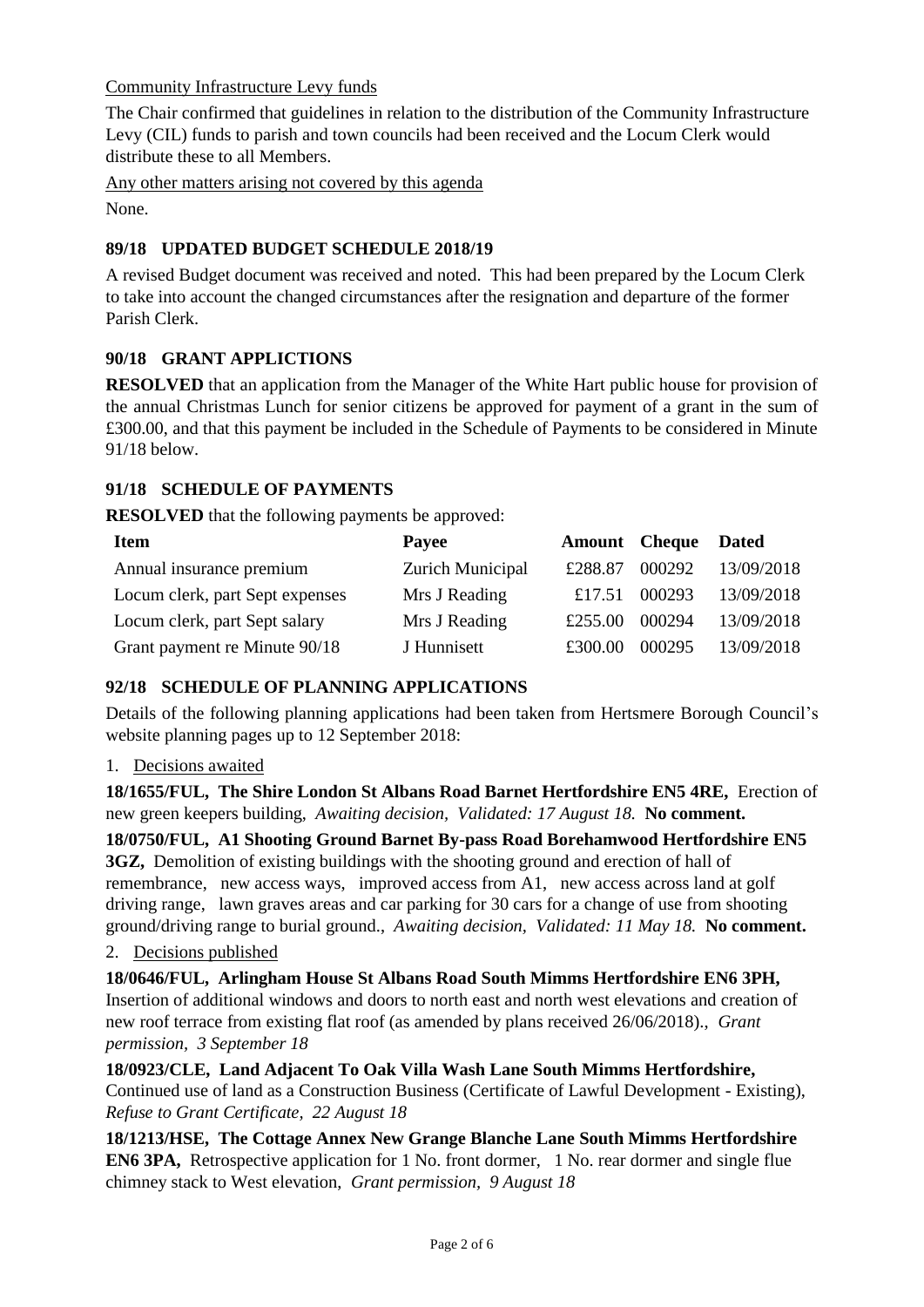**18/1369/LCN, Welcome Break Truck Stop Welcome Break Service Area St Albans Road South Mimms Hertfordshire EN6 3QQ,** Application for a new premises license, *Raise no objections, 7 August 18*

**18/0801/ADV, St Giles C Of E Primary School Blanche Lane South Mimms Hertfordshire EN6 3PE,** Installation of non illuminated post mounted aluminium sign. (Application for Advertisement consent), *Grants consent, 5 July 18*

**18/1084/LCN, Welcome Break Service Area St Albans Road South Mimms Hertfordshire EN6 3QQ,** Application for a new premises license, *Raise no objections, 21 Jun 18*

**18/0787/ADV, Pizza Express (Formerly Known As Ed's Easy Diner) Welcome Break Service Area St Albans Road South Mimms Hertfordshire EN6 3QQ,** Installation of 2 No. internally illuminated fascia signs and 1 No. internally illuminated totem sign (Application for Advertisement Consent), *Grants consent, 14 Jun 18*

**17/2509/CLE, 8 St Giles Avenue South Mimms Hertfordshire EN6 3PZ,** Continued use of detached outbuildings for business use. Certificate of Lawful Development (Existing), *Refuse to Grant Certificate, 13 June 18*

**17/2403/FUL, 93 - 95 Blanche Lane South Mimms Hertfordshire,** Demolition of existing rear out-houses, erection of single rear extensions and creation of new side access to provide entrance to no. 95 Blanche Lane together with a new canopy over and side gate, new windows and doors and associated internal alterations to facilitate the existing properties into 2 x 2 bed cottages. (Revised drawings submitted - 27/03/2018 and 30/4/2018)., *Grant Permission, 18 May 18*

**18/0806/MA, 34 Blackhorse Lane South Mimms Hertfordshire EN6 3PS,** Application for a non-material amendment to allow for changes to ground floor arrangement and fenestration following the grant of planning permission ref 17/0531/HSE, *Approval, 17 May 18*

**18/0704/LCN, Pizza Express (Formerly Known As Ed's Easy Diner Welcome Break Service Area St Albans Road South Mimms Hertfordshire EN6 3QQ,** Application for a new premises license., *Raise No Objections, 26 April 18*

**18/0213/FUL, Dancers Hill House Dancers Lane Barnet Hertfordshire EN5 4RX,** Conversion of Dancers Hill House into three flats ( 1 x 2 bed, 2 x 3 bed) to include single storey rear extension, front basement terrace and bridge, alterations to fenestration, internal layout and landscape. Two storey side extension to detached Cottage, single storey rear extension to Potting Sheds and construction of glass link to Cottage to create one 4 bed dwelling to include alterations to fenestration and internal layout to both., *Grant Permission, 12 April 18*

**18/0214/LBC, Dancers Hill House Dancers Lane Barnet Hertfordshire EN5 4RX,** Conversion of Dancers Hill House into three flats ( 1 x 2 bed, 2 x 3 bed) to include single storey rear extension, front basement terrace and bridge, alterations to fenestration, internal layout and landscape. Two storey side extension to detached Cottage, single storey rear extension to Potting Sheds and construction of glass link to Cottage to create one 4 bed dwelling to include alterations to fenestration and internal layout to both.(Application for Listed Building Consent), *Grants consent, 12 April 18*

### **93/18 ANY OTHER BUSINESS**

None.

## **94/18 PUBLIC QUESTION SESSION**

The Chairman of the St Giles Friendly Association (abbreviated hereafter to Chairman SGFA) identified himself as an interested person relating to planning application **17/2509/CLE.**

The Chairman SGFA produced a copy of an email sent by South Mimms Parish Council to Hertsmere Borough Council on 2 March 20018, i.e. the day after the Parish Council's meeting on 1<sup>st</sup> March. He pointed out that he considered the contents to be a) factually incorrect and b) written in a manner implying that the views expressed were not drawn from the objections raised by members of the public attending the 1<sup>st</sup> March meeting and were thus to be construed as the direct views of the Parish Council. The Chairman SGFA also queried whether following the meeting on 10 May, when some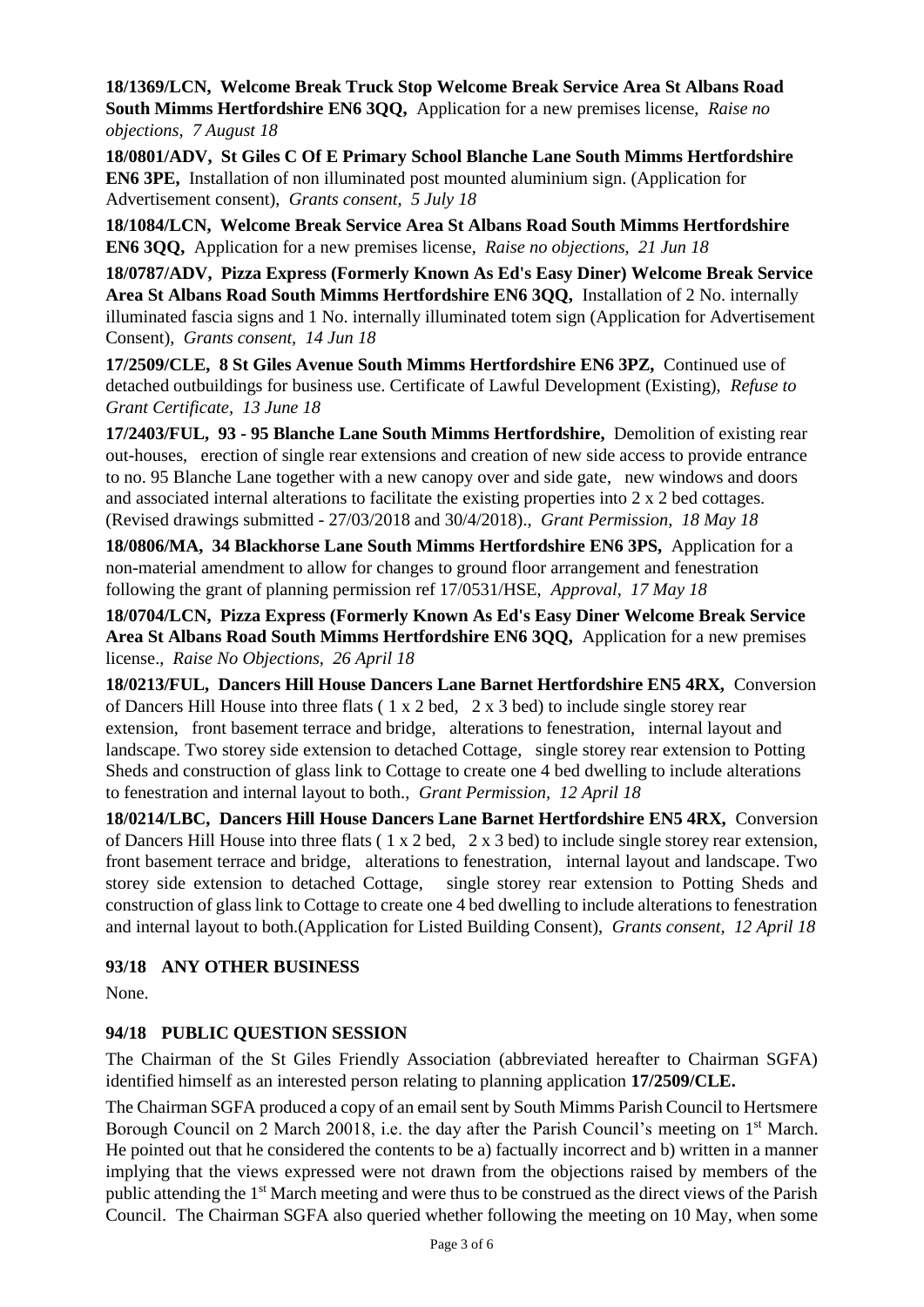support for the applicants had been expressed by members of the public, the Parish Council had delivered an updated consultee response to Hertsmere Council as had been promised.

Chairman SGFA alleged on behalf of the applicants that the Parish Council's status as a consultee had carried a large amount of weight in leading the Borough Council to its published decision to *Refuse to Grant Certificate* and that as a result the applicants had suffered distress and the potential loss of their business activities.

In considering these statements, and during the ensuing discussion, which included a number of queries to the Parish Council about its conduct and practices, the following responses were made:

- 1. The clerk who had written the email of 2 March was no longer employed by the Parish Council. It was confirmed that the clerk would have independently undertaken the response to Hertsmere Borough Council on behalf of the Parish Council as part of the normal delegated duties of the role.
- 2. The Parish Council agreed that the summary written in the email of  $2<sup>nd</sup>$  March to Hertsmere Borough Council failed to make it clear that the views expressed were made by members of the public at the 1<sup>st</sup> March meeting. It was further agreed that the inclusion of the phrase within that email, "not lawful", was not contextual with the Parish Council's purpose which had been to convey the opinions of members of the public made known at the meeting of  $1<sup>st</sup>$  March. These effects were unintended and in no way made maliciously, and the Chair offered, on behalf of the Parish Council, a sincere apology to the applicants.

In a personal opinion only, the Locum Clerk offered a supposition that the phrase "not lawful" might have been employed in the email of  $2<sup>nd</sup>$  March 2018 as it was terminology consistent with the Borough Council's usage in its description of the application: *Continued use of detached outbuildings for business use. Certificate of Lawful Development (Existing).* 

- 3. The Locum Clerk pointed out that the responsibility for determining the grounds for granting approval or otherwise of permission rested with Hertsmere Borough Council who, as the planning authority, were committed to delivering objective decisions based on a full range of data gathered throughout the whole process.
- 4. It was confirmed that the Chair had declared an interest at all meetings at which the planning application 17/2509/CLE had been mentioned or discussed, and had not taken part in any discussion of the case at any meeting prior to 13 September.
- 5. The Chair, as a neighbour to the applicants, was likely to have held a personal opinion on the planning application but had demonstrably not sought to discuss the matter with other Members, nor attempted on behalf of the Parish Council to influence the outcome.
- 6. Notwithstanding the unintended lack of attribution in the Parish Council's email of 2 March, the contents described only those views made known at the public session of the meeting held on 1st March 2018. Minute 31/18 of that meeting showed that to be the case, which the Chairman SGFA acknowledged.
- 7. There was no process or provision whereby Parish Council Members would have been able to speculate on what other views might have been put forward should any supporters of this application have either been present on 1st March, or formally directed their views to the Parish Council in writing before the meeting. Nor was there any duty or obligation for the Parish Council to solicit or canvass views to counterbalance those received at that meeting.
- 8. The Parish Council agreed that at a later meeting on 10 May 2018, other representations were made during the public session, with four members of the public known to have spoken in support of the application. The Parish Council's records do not show whether this number included either or both of the applicants themselves. An undertaking was made on behalf of the Parish Council to inform Hertsmere Borough Council's Planning Department of this new information, minuted 60/18. The Chair produced a message dated 11 May 2018 on a mobile phone showing that this had been actioned, despite a suggestion from Chairman SGFA that no further communication had been sent by the Parish Council.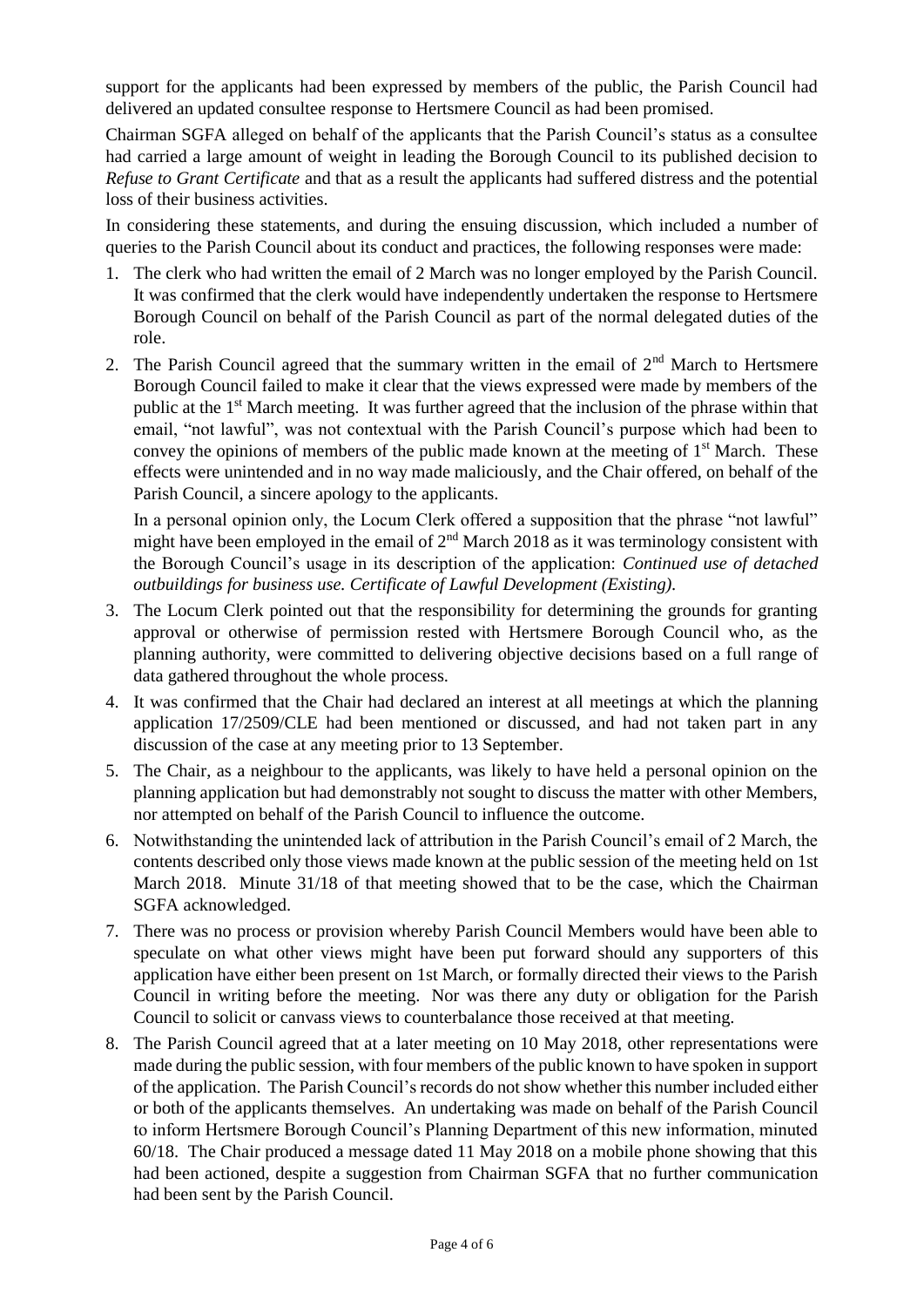*Post meeting note: - the Locum Clerk has since the meeting seen a copy of the Case Officer's delegated report which confirmed that the Parish Council's updated consultation response of 11 May had been received and included in the range of information available to Hertsmere Borough Council in coming to its decision.*

- 9. The applicants were entitled to appeal Hertsmere Borough Council's decision and one of the applicants, being present at the meeting, confirmed the intention to do so. This would open a further consultation process in which the Parish Council would be invited to participate among other consultees.
- 10. Chairman SGFA requested a retraction of the part of the Parish Council's Minute 31/18 concerned with 17/2509/CLE, which was refused on the grounds that the Minute had been properly approved by Members as an accurate record at 1 March 2018 and thus formed a legal record. However Members agreed that cross referencing notes could be appended to all Minutes in which application 17/2509/CLE was discussed or mentioned.

It was **RESOLVED** that arising from the discussion points in connection with planning application reference 17/2509/CLE:

- i. The Parish Council's Minutes for  $13<sup>th</sup>$  September 2018 would refer to Minute 31/18 in making it plain that the views represented to Hertsmere Borough Council on  $2<sup>nd</sup>$  March 2018 as part of its consultation process were those of members of the public and should have been attributed as such;
- ii. A letter would be sent to the applicants apologising for the mistaken and unintended impression, given by email on 2<sup>nd</sup> March to Hertsmere Borough Council, that the Parish Council had adopted as its own the views expounded by members of the public on 1st March;
- iii. All Minutes would be cross-referenced for clarity;
- iv. A report would be sent to Hertsmere Borough Council summarising and explaining the extent of the Parish Council's involvement during the consultation period;
- v. The Parish Council would ensure that its response as a consultee in any appeal process would clearly and unambiguously represent all public opinions that had been made known at its public meetings.

## **95/18 DATE OF NEXT MEETING**

Noted that the date of the next meeting of the Parish Council was scheduled for Thursday 4<sup>th</sup> October 2018.

*Post-meeting alteration: The meeting previously scheduled for 4th October has been postponed to Thursday 25 th October 2018. The meeting next due, for Thursday 1st November, will likewise be moved to later in the month; the date, together with a schedule of dates for January 2019 and beyond, will be agreed at the October meeting. Routinely no meeting is held in December.* 

## **96/18 CLOSED SESSION**

The Chair called to move to a closed session of the meeting for the matters set out in minute 97/18 and 98/18 below as they were likely to concern discussion of a named individual.

**RESOLVED** That in view of the confidential nature of the business about to be transacted, it was advisable in the public interest that the press and public be temporarily excluded and they were instructed to withdraw.

Eight members of the public departed.

### **97/18 HUMAN RESOURCES MATTERS**

South Mimms Parish Council had received advice from a Human Resources consultant recommended by Herts Association of Parish and Town Councils in relation to queries raised by a former employee. These concerned alleged events occurring after the leaving date, as well as a